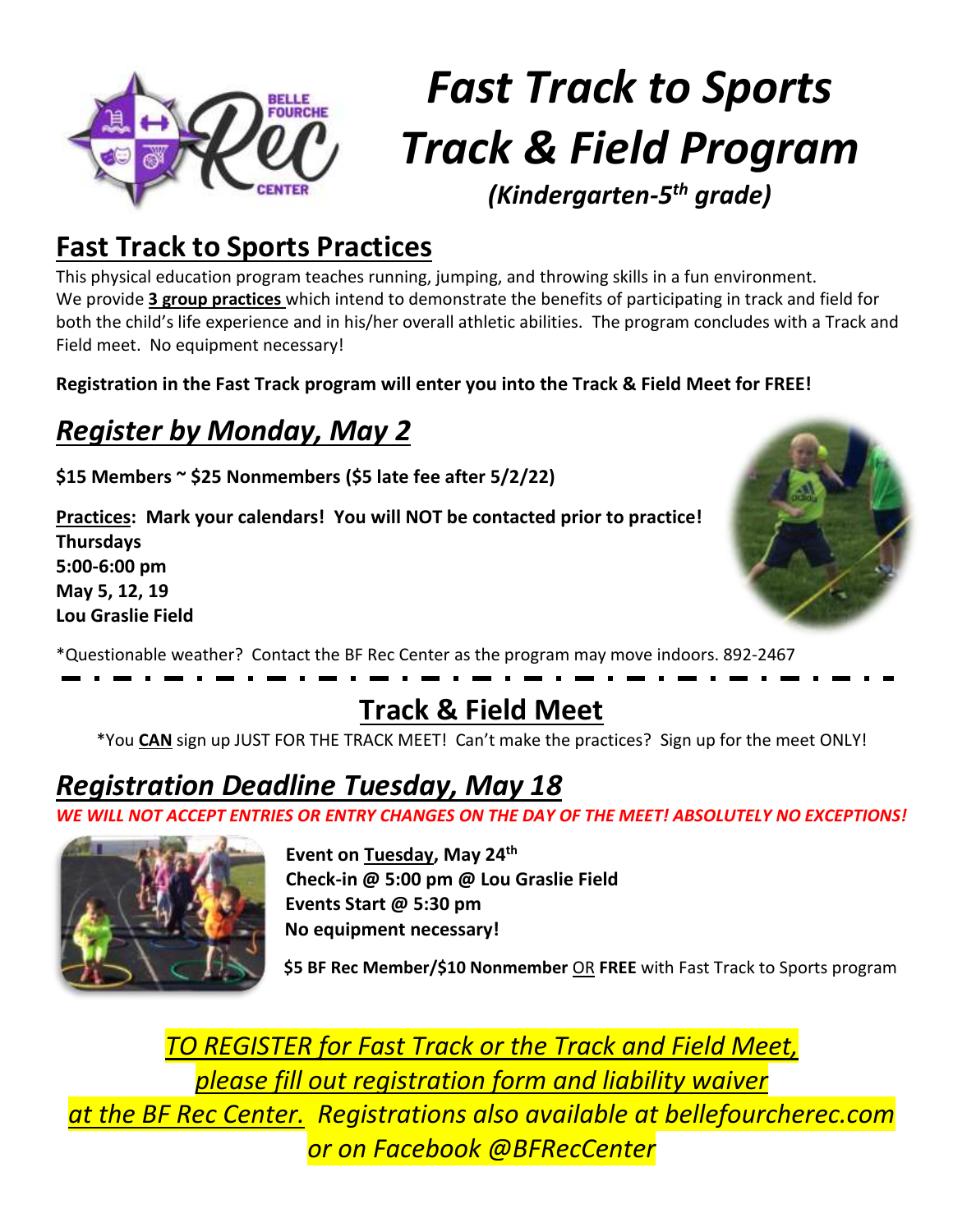# *FAST TRACK TO SPORTS & TRACK & FIELD MEET REGISTRATION Grades K-5 th*

*\*PARTICIPANTS IN THE FAST TRACK PROGRAM MAY WAIT TO CHOOSE THEIR EVENTS. WE WILL HELP THE KIDS CHOOSE THEIR EVENTS BASED ON THEIR EXPERIENCES AT PRACTICE.*

**The max number of events you can do is 3! You cannot do 3 running events.**

**Option 1:** 1 track event and 2 field events

**Option 2:** 2 track events and 1 field event

\*You can choose less than 3 events…for example, 2 field no running, 1 running and no field. Ask Tessa if you have question! 892-2467 or [tessa@bellefourche.org](mailto:tessa@bellefourche.org)

| <b>FIELD EVENTS</b> |                                        |  |
|---------------------|----------------------------------------|--|
|                     | <b>Standing Long Jump</b>              |  |
|                     | Softball Throw                         |  |
| <b>TRACK EVENTS</b> |                                        |  |
|                     | 50 Meter Dash (K-2 <sup>nd</sup> only) |  |
|                     | 100 Meter Dash                         |  |
|                     | 200 Meter Dash                         |  |
|                     | 400 Meter Dash (1 lap)                 |  |
|                     | 800 Meter Run (2 laps)                 |  |
|                     | 1600 Meter Run (4 laps)                |  |



| Name                  |       |
|-----------------------|-------|
| Gender<br>in<br>Santa | Grade |
| Phone                 |       |
| E-mail                |       |
|                       |       |



Parent/Guardian

**PHOTOGRAPHY RELEASE:** The BF Rec Center periodically photographs our sponsored programs and events. These photos may be used for marketing purposes. Media outlets may include but are not limited to our website, Facebook, Instagram, Twitter, local newspapers, brochures and other promotional materials. Your signature on our liability and release waiver, also gives permission for the BF Rec Center to use program pictures of the participant.

#### **PLEASE FILL OUT LIABILITY WAIVER & RELEASE FORM ON THE BACK OF THIS PAGE!**